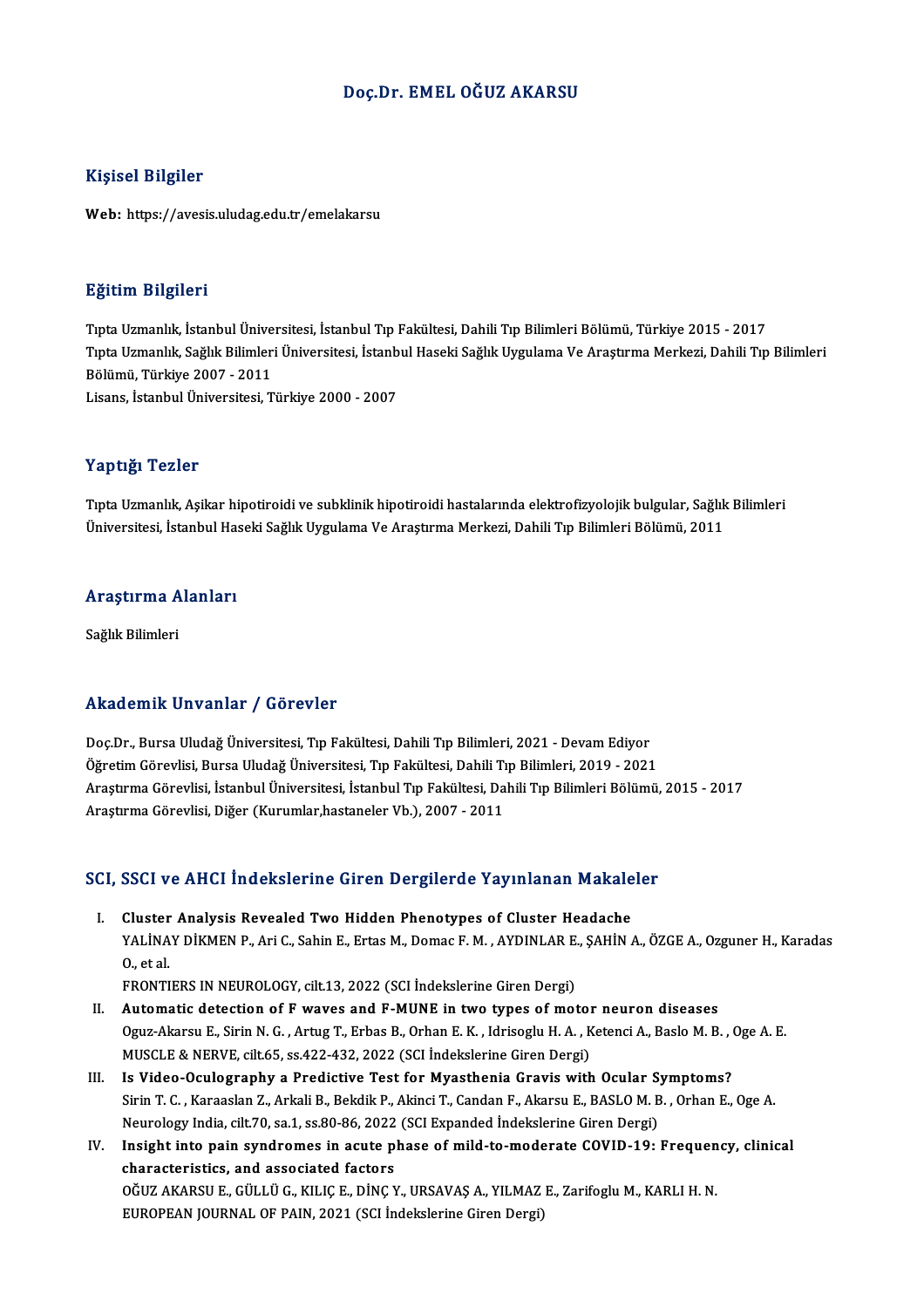- V. Corticomotor Excitability in Two Kinds of Motor Neuron Diseases: A Study on the Patients With<br>Amystraphie Lateral Sclaresis and Poliamyslitis Survivors Corticomotor Excitability in Two Kinds of Motor Neuron Di<br>Amyotrophic Lateral Sclerosis and Poliomyelitis Survivors.<br>Sinin N.C., Erbes B. Ogus Alsnau E. Cula G. Kossesy Orben E. Ded Corticomotor Excitability in Two Kinds of Motor Neuron Diseases: A Study on the Patients With<br>Amyotrophic Lateral Sclerosis and Poliomyelitis Survivors.<br>Sirin N. G. , Erbas B., Oguz-Akarsu E., Gula G., Kocasoy-Orhan E., De Amyotrophic Lateral Sclerosis and Poliomyelitis Survivors.<br>Sirin N. G. , Erbas B., Oguz-Akarsu E., Gula G., Kocasoy-Orhan E., Dede H. O. , Baslo M. B. , Idrisoglu H. A. , Ketenci A.,<br>Oge A. E. Sirin N. G. , Erbas B., Oguz-Akarsu E., Gula G., Kocasoy-Orhan E., Dede H. O. , Baslo M. B. , Idrisoglu H. A. , Ketenci A<br>Oge A. E.<br>Journal of clinical neurophysiology : official publication of the American Electroencephal Oge A. E.<br>Journal of clinical neurophysiology : official publi<br>ss.448-455, 2021 (SCI İndekslerine Giren Dergi)<br>Clinical characteristics and burden of a ları VI. Clinical characteristics and burden of a large series with cluster headache fromTurkey Dikmen P.Y., Ari C., Sahin E., Ertas M., Domac F.M., AYDINLAR E., Sahin A., Ozge A., Ozguner H., Karadas O., et al. Clinical characteristics and burden of a large series with cluster hea<br>Dikmen P. Y. , Ari C., Sahin E., Ertas M., Domac F. M. , AYDINLAR E., Sahin A., Oz<br>CEPHALALGIA, cilt.41, sa.1\_SUPPL, ss.32, 2021 (SCI İndekslerine Gire Dikmen P. Y., Ari C., Sahin E., Ertas M., Domac F. M., AYDINLAR E., Sahin A., Ozge A., Ozguner H., Karadas O., e<br>CEPHALALGIA, cilt.41, sa.1\_SUPPL, ss.32, 2021 (SCI indekslerine Giren Dergi)<br>VII. Reply: "Spinal nerve pathol CEPHALALGIA, cilt.41, sa.1\_SUPPL, ss.32, 2021 (SCALL)<br>Reply: "Spinal nerve pathology in Guillain-B<br>Oguz-Akarsu E., ÖZPAR R., HAKYEMEZ B., Karli N. Reply: "Spinal nerve pathology in Guillain-Barre syndrome a<br>Oguz-Akarsu E., ÖZPAR R., HAKYEMEZ B., Karli N.<br>MUSCLE & NERVE, cilt.62, sa.5, 2020 (SCI İndekslerine Giren Dergi)<br>Cuillain Barre Syndrome in e Batient With Minim Oguz-Akarsu E., ÖZPAR R., HAKYEMEZ B., Karli N.<br>MUSCLE & NERVE, cilt.62, sa.5, 2020 (SCI İndekslerine Giren Dergi)<br>VIII. Guillain-Barre Syndrome in a Patient With Minimal Symptoms of COVID-19 Infection MUSCLE & NERVE, cilt.62, sa.5, 2020 (SCI İndekslerine Giren Dergi)<br>Guillain-Barre Syndrome in a Patient With Minimal Symptoms of COVID-19 Infection<br>Oguz-Akarsu E., ÖZPAR R., Mirzayev H., ACET ÖZTÜRK N.A. , HAKYEMEZ B., EDİ Guillain-Barre Syndrome in a Patient With Minimal Sympton<br>Oguz-Akarsu E., ÖZPAR R., Mirzayev H., ACET ÖZTÜRK N. A. , HAKYEI<br>MUSCLE & NERVE, cilt.62, sa.3, 2020 (SCI İndekslerine Giren Dergi)<br>Comnound muscle estien netentia IX. Compound muscle action potential scan and MScanFit motor unit number estimation during Wallerian degeneration after nerve transections MUSCLE & NERVE, cilt.62, sa.3, 2020 (SCI Indekslerine Giren Dergi) Compound muscle action potential scan and MScanFit motor unit number estimation during<br>Wallerian degeneration after nerve transections<br>Kesim-Sahin O., Sirin N. G. , Erbas B., Artug T., Oguz-Akarsu E., Kocasoy-Orhan E., BAS Wallerian degener<br>Kesim-Sahin O., Sirin<br>EMEKLİ U., ÖGE A. E.<br>MUSCLE & NEBVE Kesim-Sahin O., Sirin N. G. , Erbas B., Artug T., Oguz-Akarsu E., Kocasoy-Orhan E.,<br>EMEKLİ U., ÖGE A. E.<br>MUSCLE & NERVE, cilt.62, sa.2, ss.239-246, 2020 (SCI İndekslerine Giren Dergi)<br>Penlu ta "Penestar E. waves detastion EMEKLI U., ÖGE A. E.<br>MUSCLE & NERVE, cilt.62, sa.2, ss.239-246, 2020 (SCI Indekslerine Giren Dergi)<br>X. Reply to "Repeater F-waves detection in upper motor neuron dysfunction"<br>Akarsu E., Sirin N. G., BASLO M. B., ÖGE A. E. MUSCLE & NERVE, cilt.62, sa.2, ss.239-246, 2020 (SCI Indekslerine Giren Dergi) CLINICALNEUROPHYSIOLOGY, cilt.131, sa.6, ss.1421-1422,2020 (SCI İndekslerineGirenDergi) XI. Sex Differences of Migraine: Results of a Nationwide Home-based Study in Turkey Oguz Akarsu E., Baykan B., Ertas M., ZARİFOĞLU M., Kocasoy Orhan E., Saip S., Siva A., Onal A. E., Karli N. Sex Differences of Migraine: Results of a Nationwide Home-based Study in Turkey<br>Oguz Akarsu E., Baykan B., Ertas M., ZARİFOĞLU M., Kocasoy Orhan E., Saip S., Siva A., Onal A. E. , Karli N.<br>NOROPSIKIYATRI ARSIVI-ARCHIVES OF Oguz A<br>NOROP<br>Dergi)<br>Benea NOROPSIKIYATRI ARSIVI-ARCHIVES OF NEUROPSYCHIATRY, cilt.57, sa.2, ss.126-130, 2020 (SCI İndekslerine Gire:<br>Dergi)<br>XII. Repeater F-waves in amyotrophic lateral sclerosis: Electrophysiologic indicators of upper or lower<br>mete Dergi)<br>Repeater F-waves in amyotr<br>motor neuron involvement?<br>Altareu E. Sirin N.C. Orban E. K Repeater F-waves in amyotrophic lateral sclerosis: Electrophysiologic indicators of<br>motor neuron involvement?<br>Akarsu E., Sirin N. G. , Orhan E. K. , Erbas B., Dede H. O. , BASLO M. B. , Idrisoglu H. A. , ÖGE A. E.<br>CLINICAL motor neuron involvement?<br>Akarsu E., Sirin N. G. , Orhan E. K. , Erbas B., Dede H. O. , BASLO M. B. , Idrisoglu H. A. , ÖGE A. E.<br>CLINICAL NEUROPHYSIOLOGY, cilt.131, sa.1, ss.96-105, 2020 (SCI İndekslerine Giren Dergi) Akarsu E., Sirin N. G., Orhan E. K., Erbas B., Dede H. O., BASLO M. B., Idrisoglu H. A., ÖGE A. E.<br>CLINICAL NEUROPHYSIOLOGY, cilt.131, sa.1, ss.96-105, 2020 (SCI İndekslerine Giren Dergi)<br>XIII. The persistence versus inter CLINICAL NEUROPHYSIOLOGY, cilt.131,<br>The persistence versus interchange<br>population-based validated survey The persistence versus interchangeability of migraine and tension-type heada<br>population-based validated survey<br>Oguz Akarsu E., BAYKAL B., Ertas M., ZARİFOĞLU M., Orhan E. K. , Saip S., SİVA A., Karli N.<br>CERHALALGIA gilt 40 population-based validated survey<br>Oguz Akarsu E., BAYKAL B., Ertas M., ZARİFOĞLU M., Orhan E. K. , Saip S., SİVA A., Karli N.<br>CEPHALALGIA, cilt.40, sa.1, ss.39-48, 2020 (SCI İndekslerine Giren Dergi) XIV. Relationship Between Sleep Characteristics and Sudden Unexplained Death Risk in Epilepsy Dede H.O., BEBEK N., Akarsu E., SAMANCI B., Karbay M., Gurses C., Baykan-Baykal B., Karadeniz D., Gokyigit A. Relationship Between Sleep Characteristics and Sudden Unexplaine<br>Dede H. O. , BEBEK N., Akarsu E., SAMANCI B., Karbay M., Gurses C., Baykan-F<br>NEUROLOGIST, cilt.24, sa.6, ss.170-175, 2019 (SCI İndekslerine Giren Dergi)<br>Para XV. Parameters derived from compound muscle action potential scan for discriminating amyotrophic<br>lateral sclerosis-related denervation NEUROLOGIST, cilt.24, sa.6, ss.170-175, 20<br>Parameters derived from compound<br>lateral sclerosis-related denervation<br>Sirin N.C., Altarsu E. Orban E.K., Erbas P. Parameters derived from compound muscle action potential scan for discriminating amyot:<br>lateral sclerosis-related denervation<br>Sirin N. G. , Akarsu E., Orhan E. K. , Erbas B., Artug T., Dede H. O. , BASLO M. B. , Idrisoglu lateral sclerosis-related denervation<br>Sirin N. G. , Akarsu E., Orhan E. K. , Erbas B., Artug T., Dede H. O. , BASLO M. B. , Id<br>MUSCLE & NERVE, cilt.60, sa.4, ss.400-408, 2019 (SCI İndekslerine Giren Dergi)<br>An algorithm for Sirin N. G., Akarsu E., Orhan E. K., Erbas B., Artug T., Dede H. O., BASLO M. B., Idrisoglu<br>MUSCLE & NERVE, cilt.60, sa.4, ss.400-408, 2019 (SCI indekslerine Giren Dergi)<br>XVI. An algorithm for automatic detection of repeat MUSCLE & NERVE, cilt.60, sa.4, ss.400-408, 2019 (SCI Indekslerine Giren Dergi)<br>XVI. An algorithm for automatic detection of repeater F-waves and MUNE studies<br>Artug N.T., Sirin N.G., Akarsu E., BASLO M.B., ÖGE A.E. An algorithm for automatic detection of repeater F-waves and MUNE studies<br>Artug N. T. , Sirin N. G. , Akarsu E., BASLO M. B. , ÖGE A. E.<br>BIOMEDICAL SIGNAL PROCESSING AND CONTROL, cilt.51, ss.264-276, 2019 (SCI İndekslerine Artug N. T. , Sirin N. G. , Akarsu E., BASLO M. B. , ÖGE A. E.<br>BIOMEDICAL SIGNAL PROCESSING AND CONTROL, cilt.51, ss.264-276, 2019 (SCI İndekslerine Giren Dergi)<br>XVII. AXILLARY MONONEUROPATHY AFTER HERPES ZOSTER INFECT **BIOME<br>AXILL<br>PAIN AXILLARY MONONEUI<br>PAIN<br>Gul S. S. , Oguz Akarsu E.<br>IDECCYOCYASZATI SZEN PAIN**<br>Gul S. S. , Oguz Akarsu E.<br>IDEGGYOGYASZATI SZEMLE-CLINICAL NEUROSCIENCE, cilt.72, ss.55-58, 2019 (SCI İndekslerine Giren Dergi) XVIII. Peri-ictal Prone Position Is Associated With Independent Risk Factors For Sudden Unexpected Death
	- In Epilepsy: A Controlled Video-EEG Monitoring Unit Study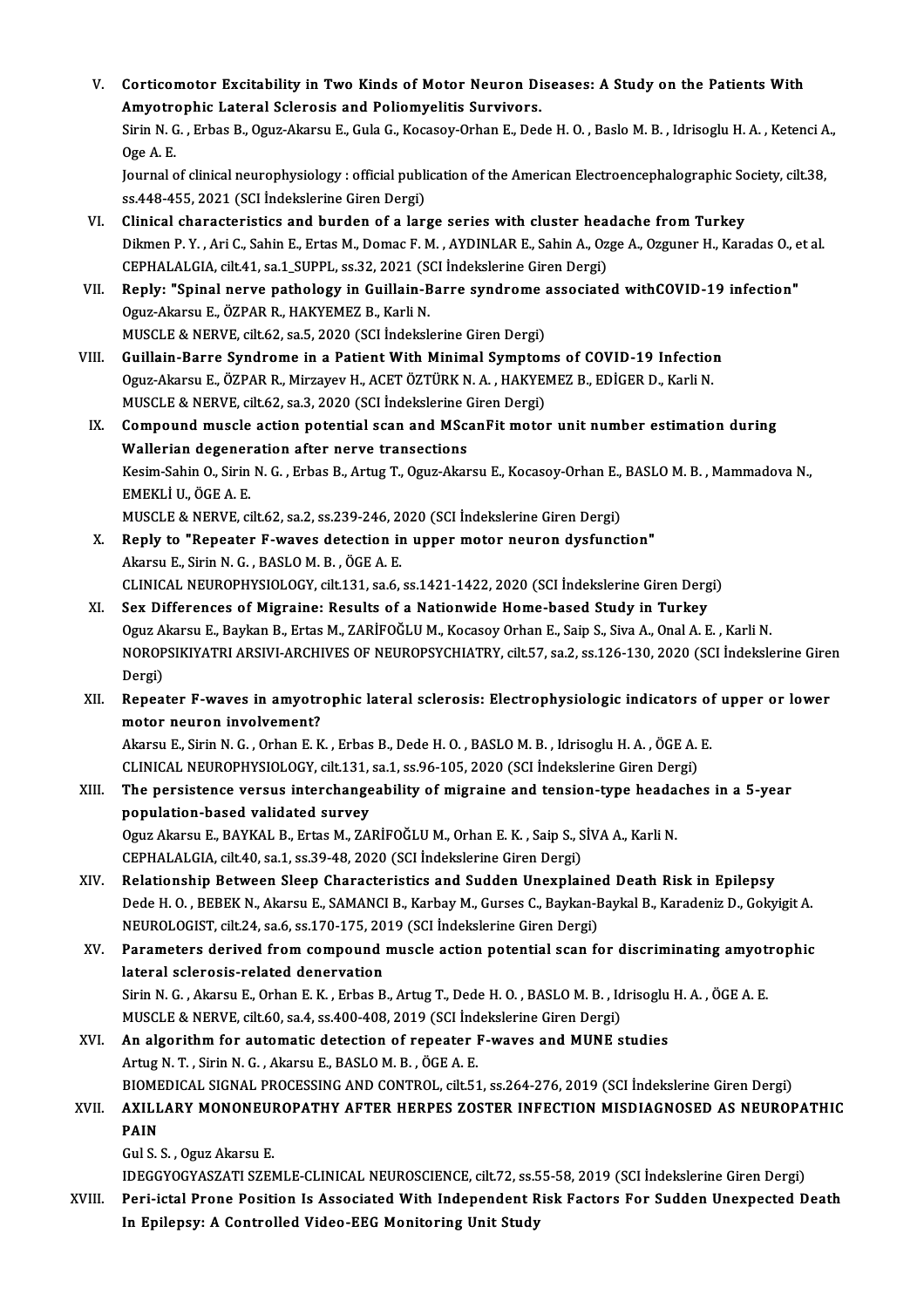Akarsu E., Sahin E., ÖZEL YILDIZ S., BEBEK N., Gurses C., BAYKAL B. Akarsu E., Sahin E., ÖZEL YILDIZ S., BEBEK N., Gurses C., BAYKAL B.<br>CLINICAL EEG AND NEUROSCIENCE, cilt.49, sa.3, ss.197-205, 2018 (SCI İndekslerine Giren Dergi)<br>The Characteristics and Lang Term Course of Enilaney in Line

- XIX. The Characteristics and Long-Term Course of Epilepsy in Lipoid Proteinosis: A Spectrum From Mild<br>to Severe Seizures in Relation to ECM1 Mutations CLINICAL EEG AND NEUROSCIENCE, cilt.49, sa.3, ss.197-2<br>The Characteristics and Long-Term Course of Epil<br>to Severe Seizures in Relation to ECM1 Mutations<br>Algrey E. Bir E. D., BAYKAL G. TASDEMIR V. KARA B. B Akarsu E., Bir F. D., BAYKAL C., TAŞDEMİR V., KARA B., BEBEK N., Gurses C., Uyguner O., BAYKAL B. to Severe Seizures in Relation to ECM1 Mutations<br>Akarsu E., Bir F. D. , BAYKAL C., TAŞDEMİR V., KARA B., BEBEK N., Gurses C., Uyguner O., BAYKAL I<br>CLINICAL EEG AND NEUROSCIENCE, cilt.49, sa.3, ss.192-196, 2018 (SCI İndeksl Akarsu E., Bir F. D., BAYKAL C., TAŞDEMİR V., KARA B., BEBEK N., Gurses C., Uyguner O., BAYKAL B<br>CLINICAL EEG AND NEUROSCIENCE, cilt49, sa.3, ss.192-196, 2018 (SCI İndekslerine Giren Dergi)<br>XX. SLEEP CHARACTERISTICS OF EPI
- CLINICAL EEG AND NEUROSCIENCE, cilt.49, sa.3, ss.192-196, 2018 (SCI İndekslerine Giren Dergi)<br>SLEEP CHARACTERISTICS OF EPILEPSY PATIENTS AND THE RELATION OF SUDEP RISK<br>BEBEK N., Dede H. O. , Akarsu E., Karbay M., SAMANCI B XX. SLEEP CHARACTERISTICS OF EPILEPSY PATIENTS AND THE RELATION OF SUDEP RISK<br>BEBEK N., Dede H. O., Akarsu E., Karbay M., SAMANCI B., Gurses C., BAYKAL B., Karadeniz D., Gokyigit A.<br>SLEEP MEDICINE. cilt.40. 2017 (SCI İndek BEBEK N., Dede H. O. , Akarsu E., Karbay M., SAMANCI B., Gurses C., BAYKAL B., Karadeniz D., Gokyigit A.<br>SLEEP MEDICINE, cilt.40, 2017 (SCI İndekslerine Giren Dergi)<br>XXI. Byelid myoclonic status epilepticus: A rare phenoty
- SLEEP MEDICINE, cilt.40, 2017 (SCI Indekslerine Giren Dergi)<br>Eyelid myoclonic status epilepticus: A rare phenotype in s<br>myoclonic epilepsy associated with ASAH1 gene mutation<br>Altareu E. Telturk B. YABICLZ, Tengee E. UVCUNE Eyelid myoclonic status epilepticus: A rare phenotype in spin:<br>myoclonic epilepsy associated with ASAH1 gene mutation<br>Akarsu E., Tekturk P., YAPICI Z., Tepgec F., UYGUNER Z. O., BAYKAL B.<br>SEIZURE EUROBEAN JOURNAL OF ERU ER myoclonic epilepsy associated with ASAH1 gene mutation<br>Akarsu E., Tekturk P., YAPICI Z., Tepgec F., UYGUNER Z. O. , BAYKAL B.<br>SEIZURE-EUROPEAN JOURNAL OF EPILEPSY, cilt.42, ss.49-51, 2016 (SCI İndekslerine Giren Dergi) Akarsu E., Tekturk P., YAPICI Z., Tepgec F., UYGUNER Z. O. , BAYKAL B.<br>SEIZURE-EUROPEAN JOURNAL OF EPILEPSY, cilt.42, ss.49-51, 2016 (SCI İndekslerine Giren Dergi)<br>XXII. Status epilepticus in patients with juvenile myoclon
- SEIZURE-E<br>Status ep<br>outcome<br>Oguz Aler Status epilepticus in patients with juvenile myoclonic epilepsy: Free<br>outcome<br>Oguz-Akarsu E., Aydin-Ozemir Z., Bebek N., Gurses C., Gokyigit A., BAYKAL B.<br>EPU EBSY & REHAVIOR, silt 64, ss 127, 122, 2016 (SCL indekskeiging

outcome<br>Oguz-Akarsu E., Aydin-Ozemir Z., Bebek N., Gurses C., Gokyigit A., BAYKAL B.<br>EPILEPSY & BEHAVIOR, cilt.64, ss.127-132, 2016 (SCI İndekslerine Giren Dergi)<br>Autosomal Dominant Contigal Troman, Muoglanus, and Enilaney

Oguz-Akarsu E., Aydin-Ozemir Z., Bebek N., Gurses C., Gokyigit A., BAYKAL B.<br>EPILEPSY & BEHAVIOR, cilt.64, ss.127-132, 2016 (SCI İndekslerine Giren Dergi)<br>XXIII. Autosomal Dominant Cortical Tremor, Myoclonus, and Epile EPILEPSY & BEHAVIO<br>Autosomal Dominar<br>Myoclonic Epilepsy<br>Aydin Oramin 7 Oray Autosomal Dominant Cortical Tremor, Myoclonus, and E<br>Myoclonic Epilepsy<br>Aydin Ozemir Z., Oguz Akarsu E., Matur Z., Oge A. E. , BAYKAL B.<br>NOROBSIKIVATEL ARSIVI ARGHIVES OF NEUPORSYCHIATRY Sil

NOROPSIKIYATRI ARSIVI-ARCHIVES OF NEUROPSYCHIATRY, cilt.53, sa.3, ss.272-275, 2016 (SCI İndekslerine Giren<br>Dergi) Aydin (<br>NOROP<br>Dergi)<br>Acquir NOROPSIKIYATRI ARSIVI-ARCHIVES OF NEU!<br>Dergi)<br>XXIV. Acquired hepatocerebral degeneration

- Dergi)<br>Acquired hepatocerebral degene<br>Yalcin D., Oguz-Akarsu E., Sokmen M.<br>NEUPOSCIENCES silt 21, se 2, se 164 Acquired hepatocerebral degeneration<br>Yalcin D., Oguz-Akarsu E., Sokmen M.<br>NEUROSCIENCES, cilt.21, sa.2, ss.164-167, 2016 (SCI İndekslerine Giren Dergi)<br>Pelation between Olfastery Dysfunstion and Enisodis Verbal Memory Yalcin D., Oguz-Akarsu E., Sokmen M.<br>NEUROSCIENCES, cilt.21, sa.2, ss.164-167, 2016 (SCI İndekslerine Giren Dergi)<br>XXV. Relation between Olfactory Dysfunction and Episodic Verbal Memory in Early Parkinson's Disease
- NEUROSCIENCES, cilt.21, sa.2, ss.164-167, 2016 (SCI İndekslerine G<br>Relation between Olfactory Dysfunction and Episodic Verb.<br>Hanoglu L., Hakyemez H. A. , Ozer F., Ozben S., Demirci S., Akarsu E.<br>NOROBSIKIVATELARSIYI ARCHIV NOROPSIKIYATRI ARSIVI-ARCHIVES OF NEUROPSYCHIATRY, cilt.51, sa.4, ss.389-394, 2014 (SCI İndekslerine Giren<br>Dergi) Hanoglu L., Hakyemez H. A., Ozer F., Ozben S., Demirci S., Akarsu E. NOROPSIKIYATRI ARSIVI-ARCHIVES OF NEUROPSYCHIATRY, cilt.51, sa.4, ss.389-394, 20<br>Dergi)<br>XXVI. Bilateral ballism in a patient with diabetes mellitus and chronic renal failure<br>Orban S. Orug E. Oran E. Cana F.
- Dergi)<br>Bilateral ballism in a patient v<br>Ozben S., Oguz E., Ozer F., Genc F.<br>JOUPMAL OF CLINICAL NEUPOSC Ozben S., Oguz E., Ozer F., Genc F.<br>JOURNAL OF CLINICAL NEUROSCIENCE, cilt.18, sa.5, ss.731-732, 2011 (SCI İndekslerine Giren Dergi)

### Diğer Dergilerde Yayınlanan Makaleler

- Iger Dergilerde Yayınlanan Makaleler<br>I. Evaluation of Risk Factors Associated with Stroke Recurrence in Patients with Minor Ischemic Stroke<br>Rinc y Ağuz Akapsu F. HAKYEMEZ B. Pokar M POLISILOT AUTHOL PARAMOLOM<br>Evaluation of Risk Factors Associated with St<br>DİNÇY., OĞUZ AKARSU E., HAKYEMEZ B., Bakar M.<br>TURKISH JOURNAL OF NEUROLOCY silt 29 sa 1 ss Evaluation of Risk Factors Associated with Stroke Recurrence in Patients with Minor<br>DİNÇ Y., OĞUZ AKARSU E., HAKYEMEZ B., Bakar M.<br>TURKISH JOURNAL OF NEUROLOGY, cilt.28, sa.1, ss.14-18, 2022 (ESCI İndekslerine Giren Dergi)
- DİNÇ Y., OĞUZ AKARSU E., HAKYEMEZ B., Bakar M.<br>TURKISH JOURNAL OF NEUROLOGY, cilt.28, sa.1, ss.14-18, 2022 (ESCI İndekslerine Giren Dergi)<br>II. EVALUATION OF REPETITIVE NERVE STIMULATION WITH DIFFERENT STIMULATION FREQUENCI TURKISH JOURNAL OF NEUROLOGY, cilt.28, sa.1<br>EVALUATION OF REPETITIVE NERVE STIM<br>IN PATIENTS WITH MYASTHENIA GRAVIS<br>Sirin N.C., KOCASOV OPHAN E. Ogus Alcasov E EVALUATION OF REPETITIVE NERVE STIMULATION WITH DIFFERENT STIMULATION<br>IN PATIENTS WITH MYASTHENIA GRAVIS<br>Sirin N. G. , KOCASOY ORHAN E., Oguz Akarsu E., DURMUŞ TEKÇE H., Deymeer F., BASLO M. B.<br>JOUPMAL OF ISTANPUL FACULTY IN PATIENTS WITH MYASTHENIA GRAVIS<br>Sirin N. G. , KOCASOY ORHAN E., Oguz Akarsu E., DURMUŞ TEKÇE H., Deymeer F., BASLO M. B.<br>JOURNAL OF ISTANBUL FACULTY OF MEDICINE-ISTANBUL TIP FAKULTESI DERGISI, cilt.83, sa.3, ss.197-203, Sirin N. G., KOCASOY ORHAN E., Oguz Akarsu E., DURMUŞ TEKÇE H., Deymeer F., BASLO M. B. I I. JOURNAL OF ISTANBUL FACULTY OF MEDICINE-ISTANBUL TIP FAKULTESI DERGISI, cilt.83, sa.3, ss.197-203,<br>(ESCI Indekslerine Giren Dergi)<br>III. Analysis of the Patients with Autoimmune Neurological Syndromes in a Single Cente
- (ESCI İndekslerine Giren Dergi)<br>Analysis of the Patients with Autoimmune Neurological Syndromes<br>ÖZÖZEN AYAS Z., KOTAN DÜNDAR D., OĞUZ AKARSU E., DEMİRYÜREK B. E.<br>Qamangazi Tın Dargisi 2020 (Diğer Kurumların Halçomli Dargil Analysis of the Patients with Autoimmune Neurological Syn<br>ÖZÖZEN AYAS Z., KOTAN DÜNDAR D., OĞUZ AKARSU E., DEMİRYÜR<br>Osmangazi Tıp Dergisi, 2020 (Diğer Kurumların Hakemli Dergileri)<br>Investigation of the Bolse of New Antioni ÖZÖZEN AYAS Z., KOTAN DÜNDAR D., OĞUZ AKARSU E., DEMİRYÜREK B. E.<br>Osmangazi Tıp Dergisi, 2020 (Diğer Kurumların Hakemli Dergileri)<br>IV. Investigation of the Roles of New Antiepileptic Drugs and Serum BDNF Levels in Efficacy
- Osmangazi Tıp Dergisi, 2020 (Diğer Kurumların Hakemli Dergileri)<br>Investigation of the Roles of New Antiepileptic Drugs and Serum BD<br>Monitoring and Quality of Life: A Clinical Research<br>DEMİR M., Akarsu E., Dede H. O., BEBEK Investigation of the Roles of New Antiepileptic Drugs and Serum BD<br>Monitoring and Quality of Life: A Clinical Research<br>DEMİR M., Akarsu E., Dede H. O. , BEBEK N., YILDIZ S., BAYKAL B., Akkan A. G.<br>CURRENT CLINICAL BHARMACQ CURRENTCLINICAL PHARMACOLOGY, cilt.15, sa.1, ss.49-63,2020 (ESCI İndekslerineGirenDergi)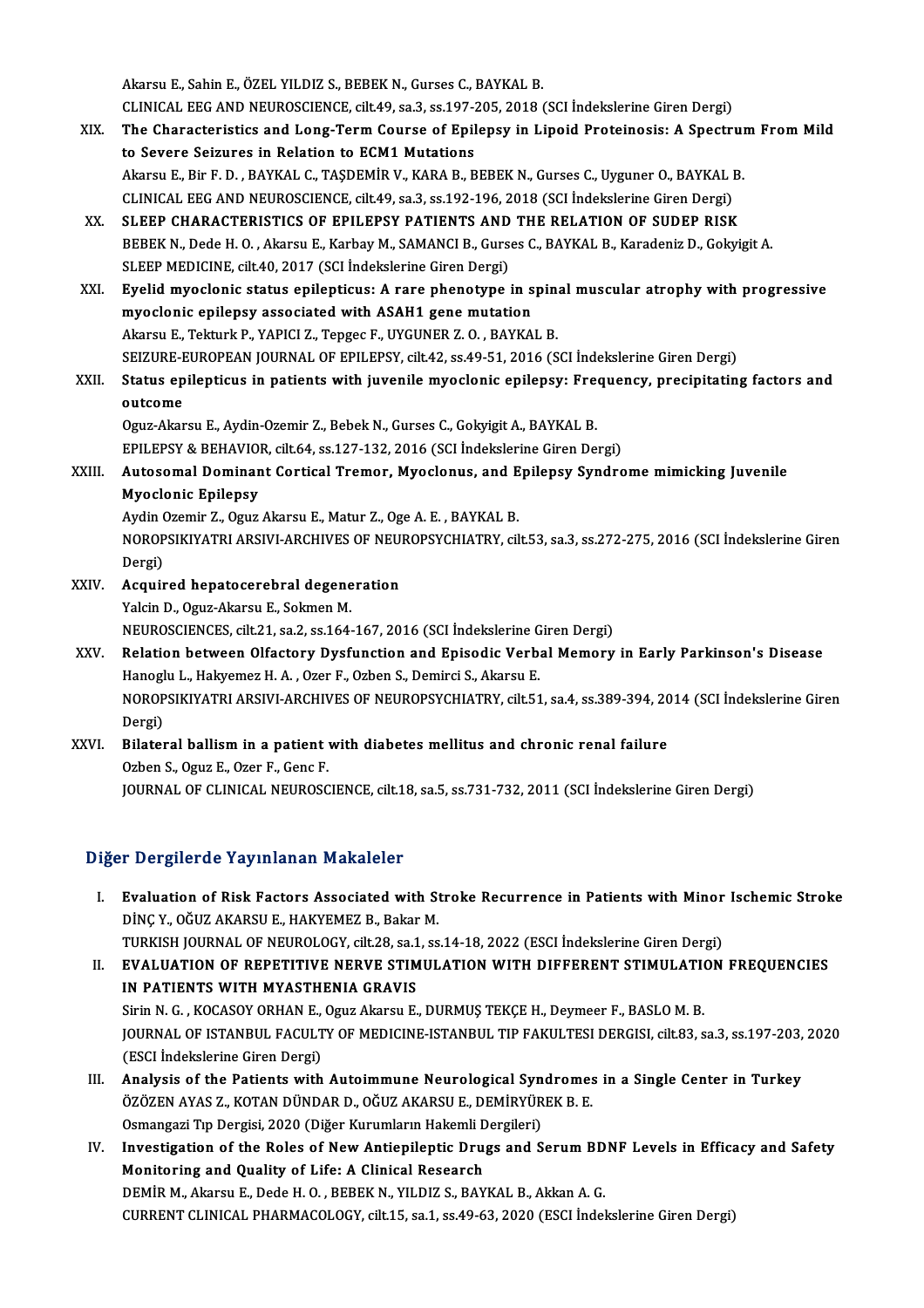V. Amyotrofik Lateral Skleroz Tanısı ile Takip Edilen Hastada Siringomiyeli Amyotrofik Lateral Skleroz Tanıs<br>OĞUZ AKARSU E., DEMİRYÜREK B. E.<br>Sakarıc Medisəl Jayınal, silt 8,234,4 Amyotrofik Lateral Skleroz Tanısı ile Takip Edilen Hastada Siringomiyeli<br>OĞUZ AKARSU E., DEMİRYÜREK B. E.<br>Sakarya Medical Journal, cilt.8, sa.4, ss.859-862, 2018 (Diğer Kurumların Hakemli Dergileri)<br>Muaalanus duatania sund OĞUZ AKARSU E., DEMIRYÜREK B. E.<br>Sakarya Medical Journal, cilt.8, sa.4, ss.859-862, 20<br>VI. Myoclonus-dystonia syndrome: case report Sakarya Medical Journal, cilt.8, sa.4, ss.859<br>Myoclonus-dystonia syndrome: case<br>OĞUZ AKARSU E., Reyhan S., YALÇIN A. D.<br>Northern Clinics of Istanbul, cilt.1, sa.2, ss. OĞUZ AKARSU E., Reyhan S., YALÇIN A. D.<br>Northern Clinics of Istanbul, cilt.1, sa.3, ss.187-190, 2015 (Diğer Kurumların Hakemli Dergileri) OĞUZ AKARSU E., Reyhan S., YALÇIN A. D.<br>Northern Clinics of Istanbul, cilt.1, sa.3, ss.187-190, 2015 (Diğer Kurumların Hake<br>VII. A Rare Variant of Guillain-Barre Syndrome: Facial Diplegia Paresthesia<br>Akarey E. Yakin D. Northern Clinics of Istanbul, cilt.1, sa.3, ss.187-190, 2015 (1<br>A Rare Variant of Guillain-Barre Syndrome: Facial I<br>Akarsu E., Yalcin D., Surmeli R., Demir A., Sunter G., Diler Y.<br>TURKISH JOURNAL OF NEUROLOCY silt 21, se.4 Akarsu E., Yalcin D., Surmeli R., Demir A., Sunter G., Diler Y.<br>TURKISH JOURNAL OF NEUROLOGY, cilt.21, sa.4, ss.171-174, 2015 (ESCI İndekslerine Giren Dergi) Akarsu E., Yalcin D., Surmeli R., Demir A., Sunter G., Diler Y.<br>TURKISH JOURNAL OF NEUROLOGY, cilt.21, sa.4, ss.171-174, 2015 (ESCI İndekslerine Giren Dergi)<br>VIII. Electromyographic Findings in Overt Hypothyroidism and Sub TURKISH JOURNAL OF NEUROLOGY, cilt.21, sa.4, ss.171-174, 2015 (ESCI İndekslerine Giren Dergi)<br>Electromyographic Findings in Overt Hypothyroidism and Subclinical Hypothyroidism<br>OĞUZ AKARSU E., ACAR H., ÖZER F. F. , GÜNAYDIN Electromyographic Fir<br>OĞUZ AKARSU E., ACAR I<br>M., ÇINARLI GÜL G., et al.<br>TURKISH JOURNAL OF NI OĞUZ AKARSU E., ACAR H., ÖZER F. F. , GÜNAYDIN S., AKARSU Ö., AYDEMİR ÖZCAN T., ÖZBEN S., MUTLU<br>M., ÇINARLI GÜL G., et al.<br>TURKISH JOURNAL OF NEUROLOGY, cilt.4, sa.4, ss.128-133, 2013 (Diğer Kurumların Hakemli Dergileri)<br>P M., ÇINARLI GÜL G., et al.<br>TURKISH JOURNAL OF NEUROLOGY, cilt.4, sa.4, ss.128-133, 2013 (Diğer Kurumların Hakemli Dergileri)<br>IX. Psikotik Semptomları Sebebi ile Klozapin Başlanmış Olan Parkinson Hastalarında Klozapinin TURKISH JOURN<br>Psikotik Semp<br>Üzerine Etkisi<br>Očuz AKARSU I Psikotik Semptomları Sebebi ile Klozapin Başlanmış Olan Parkinson Hastaları<br>Üzerine Etkisi<br>OĞUZ AKARSU E., MERAL H., ÖZER F. F. , BEDİR M., MUTLU A., ÇOKAR A. Ö. , BALCI B. P.<br>HASEKI TIR PULTENI MEDICAL PULLETIN OF HASEKI Üzerine Etkisi<br>OĞUZ AKARSU E., MERAL H., ÖZER F. F. , BEDİR M., MUTLU A., ÇOKAR A. Ö. , BALCI B. P.<br>HASEKI TIP BULTENI-MEDICAL BULLETIN OF HASEKI, cilt.51, ss.173-177, 2013 (Diğer Kurumların Hakemli<br>Dergileri) OĞUZ AKARSU E., MERAL H., ÖZER F. F., BEDİR M., MUTLU A., ÇOKAR A. Ö., BALCI B. P. HASEKI TIP BULTENI-MEDICAL BULLETIN OF HASEKI, cilt.51, ss.173-177, 2013 (Diğer Kurumların Haken<br>Dergileri)<br>X. Restless Legs Syndrome in End Stage Chronic Renal Failure Patients Receiving Hemodialysis<br>Treatment Dergileri)<br>Restless Le<br>Treatment<br>PEDIP M. C Restless Legs Syndrome in End Stage Chronic Renal Failure Pat<br>Treatment<br>BEDİR M., GÜNEŞ A. J. , CİLAN H., DOĞAN Ö., OĞUZ AKARSU E., ÖZBEN S.<br>Kafkas Journal of Modisal Ssionses, silt 3, sə 3, ss 62, 67, 2013 (Diğer Kur Treatment<br>BEDİR M., GÜNEŞ A. J. , CİLAN H., DOĞAN Ö., OĞUZ AKARSU E., ÖZBEN S.<br>Kafkas Journal of Medical Sciences, cilt.3, sa.2, ss.62-67, 2013 (Diğer Kurumların Hakemli Dergileri)<br>Halmes Tramaru Tedavisinde Levetirasetam BEDİR M., GÜNEŞ A. J. , CİLAN H., DOĞAN Ö., OĞUZ AKARSU E., ÖZBEN S.<br>Kafkas Journal of Medical Sciences, cilt.3, sa.2, ss.62-67, 2013 (Diğer Kur<br>XI. Holmes Tremoru Tedavisinde Levetirasetam<br>MUTLU A., ÖZER F. F. , AYDEMİR Ö Kafkas Journal of Medical Sciences, cilt.3, sa.2, ss.62-67, 2013 (Diğer Ku<br>Holmes Tremoru Tedavisinde Levetirasetam<br>MUTLU A., ÖZER F. F. , AYDEMİR ÖZCAN T., BEDİR M., OĞUZ AKARSU E.<br>Türkiye Klinikleri Journal of Case Bener Holmes Tremoru Tedavisinde Levetirasetam<br>MUTLU A., ÖZER F. F. , AYDEMİR ÖZCAN T., BEDİR M., OĞUZ AKARSU E.<br>Türkiye Klinikleri Journal of Case Reports, cilt.22, sa.2, ss.81-83, 2012 (Diğer Kurumların Hakemli Dergileri)<br>Park MUTLU A., ÖZER F. F. , AYDEMİR ÖZCAN T., BEDİR M., OĞUZ AKARSU E.<br>Türkiye Klinikleri Journal of Case Reports, cilt.22, sa.2, ss.81-83, 2012 (Diğer Kurumların Hakemli Dergileri)<br>XII. Parkinson Hastalığı Klinik Subtipler Türkiye Klinikleri Journal of Case Reports, cilt.22, sa.2, ss.81-83, 2012 (Diğer Kurumların Hakemli Dergileri)<br>Parkinson Hastalığı Klinik Subtipleri Arasında Kokuları Tanıma Yeteneği Farklılık Gösterir mi?<br>AYDEMİR ÖZCAN T. Parkinson Has<br>AYDEMİR ÖZCA<br>BAYRAKTAR G.<br>Türk Nöroloji D AYDEMİR ÖZCAN T., ÖZBEN S., HAKYEMEZ H. A. , BEDİR M., OĞUZ AKARSU E., ÖZER F. F. , I<br>BAYRAKTAR G.<br>Türk Nöroloji Dergisi, cilt.18, sa.4, ss.151-154, 2012 (Diğer Kurumların Hakemli Dergileri)<br>İduonatik Perkinson Hastalığınd BAYRAKTAR G.<br>Türk Nöroloji Dergisi, cilt.18, sa.4, ss.151-154, 2012 (Diğer Kurumların Hakemli Dergileri)<br>XIII. İdyopatik Parkinson Hastalığında Ağrının Klinik Özellikleri ve Morbid ve Premorbid Ağrı Prevalansı<br>TIRAS GÜRDAL Türk Nöroloji Dergisi, cilt.18, sa.4, ss.151-154, 2012 (Diğer Kurumların Hakemli Dendi<br>İdyopatik Parkinson Hastalığında Ağrının Klinik Özellikleri ve Morbid ve<br>TIRAŞ GÜRDAL R., ÖZER F. F. , ATMACA B., ÖZBEN S., ATAGÜN İ., İdyopatik Parkinson Hastalığında Ağrının Klinik Özellikleri ve Morbid ve Premorbid Ağrı Prev<br>TIRAŞ GÜRDAL R., ÖZER F. F. , ATMACA B., ÖZBEN S., ATAGÜN İ., OĞUZ AKARSU E.<br>Parkinson Hastalığı ve Hareket Bozuklukları Dergisi, TIRAŞ GÜF<br>Parkinson<br>Dergileri)<br>Nönoakar XIV. Nöroakantositoz: Olgu Sunumu Dergileri)<br>Nöroakantositoz: Olgu Sunumu<br>OĞUZ AKARSU E., ÖZBEN S., ÖZER F. F. , ATMACA B., ÇETİN S.<br>Perkinsen Hastalığı ve Harakat Beruklukları Dergisi, silt 11, se Parkinson Hastalığı ve Hareket Bozuklukları Dergisi, cilt.11, sa.2, ss.24-28, 2008 (Diğer Kurumların Hakemli Dergileri) OĞUZ AKA<br>Parkinson<br>Dergileri)

#### Kitap & Kitap Bölümleri

- Itap & Kitap Bölümleri<br>I. Uzun Dönem COVID-19 ve Nöromusküler Belirtiler<br>KOTAN DÜNDAR D. QĞUZ AKARSU E **Extral Dolumnom**<br>Uzun Dönem COVID-19 ve Nörom<br>KOTAN DÜNDAR D., OĞUZ AKARSU E.<br>Uzun Dönem COVID-19 ve Nöroleji - E KOTAN DÜNDAR D., OĞUZ AKARSU E.<br>Uzun Dönem COVID-19 ve Nöroloji, , Editör, Türkiye Klinikleri Tıp Bilimleri Dergisi, ss.53-58, 2022 KOTAN DÜNDAR D., OĞUZ AKARS<br>Uzun Dönem COVID-19 ve Nörok<br>II. **Migrenin Kronikleşme Süreci**<br>OĞUZ AKARSU E. KARLLH N
- Uzun Dönem COVID-19 ve Nö<br>Migrenin Kronikleşme Sür<br>OĞUZ AKARSU E., KARLI H. N.<br>Tandan Tadaviya Basağmay M

OĞUZ AKARSU E., KARLI H. N.<br>Tanıdan Tedaviye Başağrısı, Musa ÖZTÜRK, Şebnem BIÇAKCI, Babür DORA, Figen GÖKÇAY, Necdet KARLI, Derya OĞUZ AKARSU E., KARLI H. N.<br>Tanıdan Tedaviye Başağrısı, Musa ÖZTÜRK, Şebnem BIÇAKCI, Babür DORA, Figen GÖ<br>ULUDÜZ, Sabahattin SAİP, Editör, Akademisyen Yayın Evi, Ankara, ss.233-243, 2022<br>Yoskkkta Status Epilantikve

III. Yaşlılıkta Status Epileptikus<br>YALÇIN A.D., OĞUZ AKARSU E. ULUDÜZ, Sabahattin SAİP, Editö<br>Yaşlılıkta Status Epileptikus<br>YALÇIN A. D. , OĞUZ AKARSU E.<br>Türkite Klinikleri Status Enilenti Türkite Klinikleri Status Epileptikus Özel Sayısı, Prof. Dr. Oğuz Osman Erdinç, Editör, Türkiye Klinikleri Özel Sayı,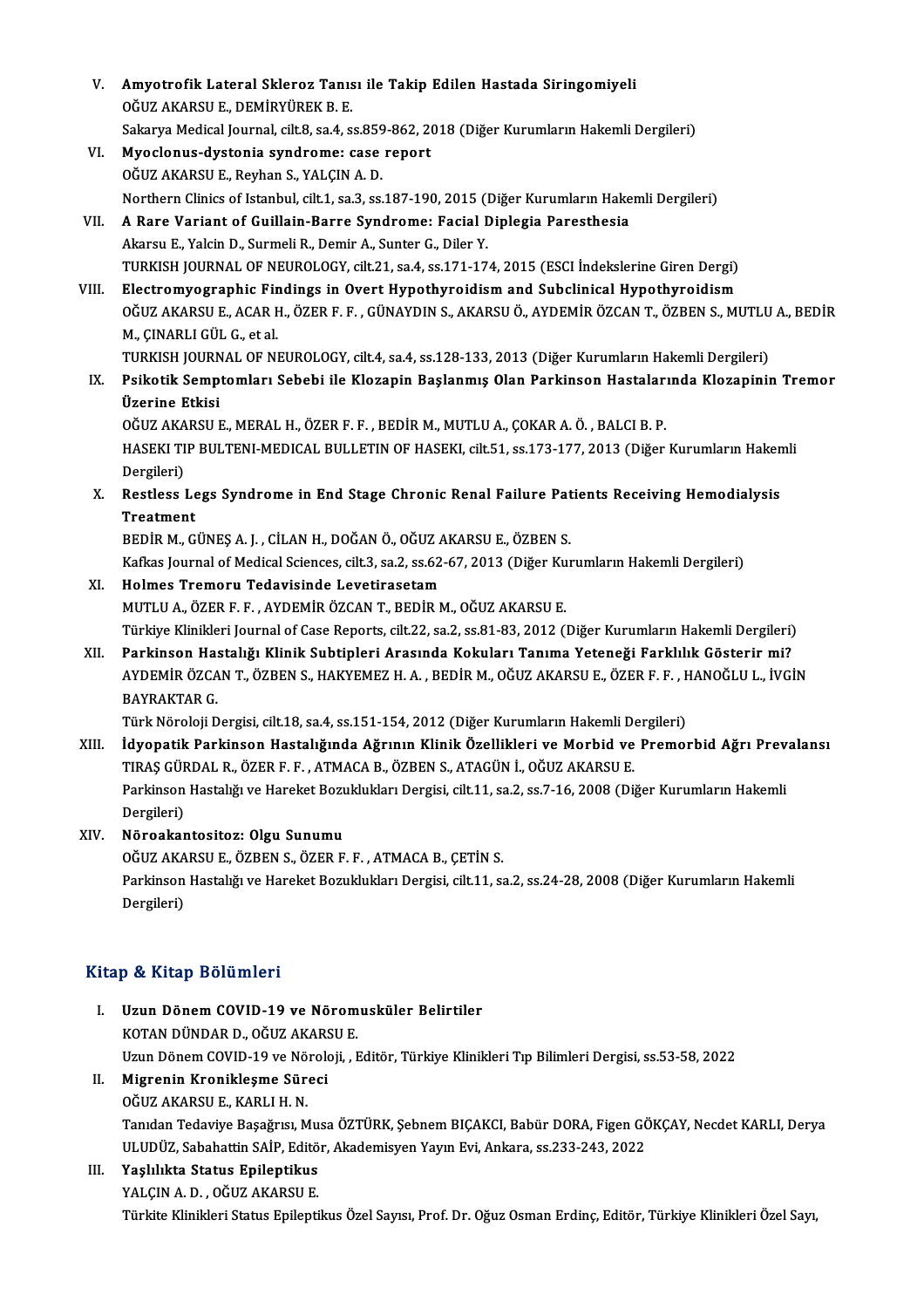Ankara, ss.63-68,2021

- Ankara, ss.63-68, 2021<br>IV. COVID-19 ile İlişkili Nörolojik Semptom ve Bulgular<br>KARLLH N. QČUZ AKARSU E Ankara, ss.63-68, 2021<br>COVID-19 ile İlişkili Nörolo<br>KARLI H. N. , OĞUZ AKARSU E.<br>COVID 19. Abmet Ungayes Hal KARLI H. N. , OĞUZ AKARSU E.<br>COVID-19, Ahmet Ursavaş, Halis Akalın, Editör, Medyay, Bursa, ss.373-379, 2021
- V. Amyotrofik Lateral Skleroz (ALS) Hastalığı Tanı ve Takibinde Yeni Elektrofizyolojik Yöntemler ŞİRİNİNANN.G. ,OĞUZAKARSUE.,ÖGEA.E. Amyotrofik Lateral Skleroz (ALS) Hastalığı Tanı ve Takibinde Yeni Elektrofizyolojik Yöntemler<br>ŞİRİN İNAN N. G. , OĞUZ AKARSU E., ÖGE A. E.<br>Amyotrofik Lateral Skleroz (ALS) Hastalığında Temel Bilgiler ve Güncel Gelişmeler, ŞİRİN İNAN N. G. , OĞUZ AKARSU E., ÖGE A. E.<br>Amyotrofik Lateral Skleroz (ALS) Hastalığında Temel Bilgiler ve Güı<br>Editör, Ortadoğu Reklam Tanıtım Yayıncılık, Ankara, ss.10-20, 2018<br>Tugak Nöronatilerinde Elektromiyesrafi ile Amyotrofik Lateral Skleroz (ALS) Hastalığında Temel Bilgiler ve<br>Editör, Ortadoğu Reklam Tanıtım Yayıncılık, Ankara, ss.10-20, 2<br>VI. Tuzak Nöropatilerinde Elektromiyografi ile Ayırıcı Tanı<br>Oğuz Akarey E. Kosassu Orban E.
- Editör, Ortadoğu Reklam Tanıtım<br>Tuzak Nöropatilerinde Elektro<br>Oğuz Akarsu E., Kocasoy Orhan E.<br>Nörolojide Aurus Tanı, Brof Dr. N Oğuz Akarsu E., Kocasoy Orhan E.<br>Nörolojide Ayırıcı Tanı, Prof Dr. Nerses Bebek, Editör, O' Tıp Kitabevi, İzmir, ss.119-125, 2017

#### Hakemli Kongre / Sempozyum Bildiri Kitaplarında Yer Alan Yayınlar

akemli Kongre / Sempozyum Bildiri Kitaplarında Yer Alan Yayınlar<br>I. İDİYOPATİK İNTRAKRANİYAL HİPERTANSİYON TANISI ALAN OLGULARDA KLİNİK, OFTALMOLOJİK VE<br>RADYOLOJİK BULGULARIN DEĞERI ENDİRLI MESİ ANIT IRADELET YESIMLERINI DIRITI IRADIYON TARADIYON TARADIYON TARADIYON TARADIYON TARADIYON TARADIYON TARADIYON<br>RADYOLOJİK BULGULARIN DEĞERLENDİRİLMESİ<br>CÜLLÜ CEREPER GEQÖLIZ AKARSLI ELKARLLU N İDİYOPATİK İNTRAKRANİYAL HİPERTANSIYON<br>RADYOLOJİK BULGULARIN DEĞERLENDİRİLMI<br>GÜLLÜ G., REHBER C., OĞUZ AKARSU E., KARLI H. N.<br>Nöre eftelmeleli Nöre eteleli Semnewnumu. Türkiye RADYOLOJİK BULGULARIN DEĞERLENDİRİLMESİ<br>GÜLLÜ G., REHBER C., OĞUZ AKARSU E., KARLI H. N.<br>Nöro-oftalmoloji Nöro-otoloji Sempozyumu, Türkiye, 15 Nisan 2022<br>Qavlar Muastbania Cravis. GÜLLÜ G., REHBER C., OĞUZ AKARSU E., KARLI H. N.<br>Nöro-oftalmoloji Nöro-otoloji Sempozyumu, Türkiye<br>II. Ocular Myasthenia Gravis<br>OĞUZ AKARSU E. Nöro-oftalmoloji<br>Ocular Myasthe<br>OĞUZ AKARSU E.<br>International Pall International Balkan Congress on Neurology and Neuroscience, 01 Ekim 2021 OĞUZ AKARSU E.<br>International Balkan Congress on Neurology and Neuroscience, 01 Ekim 2021<br>III. VİDEO EEG MONİTORİZASYON ÜNİTESİNDE EPİLEPTİK OLMAYAN PSİKOJEN NÖBET TANISI KONULAN<br>HASTALARIN DEMOCRAFİK, KLİNİK VERLI ERİN International Balkan Congress on Neurology and Neuroscience, 01 Ekim 2021<br>VİDEO EEG MONİTORİZASYON ÜNİTESİNDE EPİLEPTİK OLMAYAN PSİKOJEN NÖBET TANISI KONUL*l*<br>HASTALARIN DEMOGRAFİK, KLİNİK VERİLERİNİN VE TAKİP SONUÇLARININ VİDEO EEG MONİTORİZASYON ÜNİTESİNDE EPİLEPTİK OL<br>HASTALARIN DEMOGRAFİK, KLİNİK VERİLERİNİN VE TAK<br>GÜLLÜ G., BORA İ. H. , BİCAN DEMİR A., DİNÇ Y., OĞUZ AKARSU E.<br>57. HI HSLARASI NÖROLOU KONCRESL ARRIKA Türkike 29 Ka HASTALARIN DEMOGRAFİK, KLİNİK VERİLERİNİN VE TAKİP SONUÇ<br>GÜLLÜ G., BORA İ. H. , BİCAN DEMİR A., DİNÇ Y., OĞUZ AKARSU E.<br>57. ULUSLARARASI NÖROLOJİ KONGRESİ, Antalya, Türkiye, 29 Kasım 2021<br>Bodiatrik Yes Grubunda Elektromiya GÜLLÜ G., BORA İ. H. , BİCAN DEMİR A., DİNÇ Y., OĞUZ AKAF<br>57. ULUSLARARASI NÖROLOJİ KONGRESİ, Antalya, Türkiye, <br>IV. Pediatrik Yaş Grubunda Elektromiyografi İncelemesi<br>6. CÜLLÜ G. QĞUZ AKABSU E. KABLLH N 57. ULUSLARARASI NÖROLOJİ KONGRES<br>Pediatrik Yaş Grubunda Elektromiye.<br>GÜLLÜ G., OĞUZ AKARSU E., KARLI H. N.<br>16. Uludağ Nörolaji Günleri, Bursa Türk Pediatrik Yaş Grubunda Elektromiyografi İncelemes<br>GÜLLÜ G., OĞUZ AKARSU E., KARLI H. N.<br>16. Uludağ Nöroloji Günleri, Bursa, Türkiye, 13 Mart 2021<br>COVID 19. Enfeksiyenu İliskili Basağrıları ve Belirler GÜLLÜ G., OĞUZ AKARSU E., KARLI H. N.<br>16. Uludağ Nöroloji Günleri, Bursa, Türkiye, 13 Mart 2021<br>V. COVID-19 Enfeksiyonu İlişkili Başağrıları ve Belirleyicileri nelerdir?<br>OĞUZ AKARSU E. GÜLLÜ G. KU IC E. KARLLH N. 16. Uludağ Nöroloji Günleri, Bursa, Türkiye, 13 M<br>COVID-19 Enfeksiyonu İlişkili Başağrıları ve<br>OĞUZ AKARSU E., GÜLLÜ G., KILIÇ E., KARLI H. N.<br>17 Pasağma Kış Olarlı, Türkiye 20, 21 Subat 20 COVID-19 Enfeksiyonu İlişkili Başağrıları ve B<br>OĞUZ AKARSU E., GÜLLÜ G., KILIÇ E., KARLI H. N.<br>17. Başağrısı Kış Okulu, Türkiye, 20 - 21 Şubat 2021<br>Femeral Nörenatinin Nadir Bir Nadeni: Ces Te OĞUZ AKARSU E., GÜLLÜ G., KILIÇ E., KARLI H. N.<br>17. Başağrısı Kış Okulu, Türkiye, 20 - 21 Şubat 2021<br>VI. Femoral Nöropatinin Nadir Bir Nedeni: Geç Tanı Alan Miksoid Nörofibrom Olgusu<br>OĞUZ AKARSU E. İDEK B. GÜLLÜ G. KAR 17. Başağrısı Kış Okulu, Türkiye, 20 - 21 Şubat 20<br>Femoral Nöropatinin Nadir Bir Nedeni: Geç<br>OĞUZ AKARSU E., İPEK R., GÜLLÜ G., KARLI H. N.<br>1. Nöromusküler Hestelikler Orline Semporuumu Femoral Nöropatinin Nadir Bir Nedeni: Geç Tanı Alan Miksoid Nörofibrom<br>OĞUZ AKARSU E., İPEK R., GÜLLÜ G., KARLI H. N.<br>1. Nöromusküler Hastalıklar Online Sempozyumu, Türkmenistan, 25 - 26 Ekim 2020<br>Eulminan Sevizli Kambine OĞUZ AKARSU E., İPEK R., GÜLLÜ G., KARLI H. N.<br>1. Nöromusküler Hastalıklar Online Sempozyumu, Türkmenistan, 25 - 26 Ekim 2020<br>VII. Fulminan Seyirli Kombine Santral ve Periferik Sinir Sistemi Demiyelinizasyonu: Olgu Sun 1. Nöromusküler Hastalıklar Online Sempozyumu, Türkmenistan, 25 - 26 Ekim 2020<br>Fulminan Seyirli Kombine Santral ve Periferik Sinir Sistemi Demiyelinizasy<br>OĞUZ AKARSU E., İPEK R., MİRZAYEV H., GÜLLÜ G., KARLI H. N.<br>1. Nörom Fulminan Seyirli Kombine Santral ve Periferik Sinir Sistemi Demiyelii<br>OĞUZ AKARSU E., İPEK R., MİRZAYEV H., GÜLLÜ G., KARLI H. N.<br>1. Nöromusküler Hastalıklar Online Sempozyumu, Türkiye, 25 - 26 Ekim 2020<br>Miyastania Cravis VIII. Miyastenia Gravis Tanısında Neden Gecikiyoruz? OĞUZAKARSUE.,GÜLLÜG.,KARLIH.N. Miyastenia Gravis Tanısında Neden Gecikiyoruz?<br>OĞUZ AKARSU E., GÜLLÜ G., KARLI H. N.<br>1. Nöromusküler Hastalıklar Online Sempozyumu, Türkiye, 25 - 26 Ekim 2020<br>Anesteri Teknisyenlerinde Bruksizm Sıklığı ve İlişkili Fektörle IX. Anestezi Teknisyenlerinde Bruksizm Sıklığı ve İlişkili Faktörlerin Değerlendirilmesi<br>GÜLLÜ G. ERTAN E. OĞUZ AKARSU E. ERER ÖZBEK C. S. 1. Nöromusküler Hastalıklar Online Sempozyumu, Türkiy<br>Anestezi Teknisyenlerinde Bruksizm Sıklığı ve İlişl<br>GÜLLÜ G., ERTAN E., OĞUZ AKARSU E., ERER ÖZBEK Ç. S.<br>Hareket Perukluklarının Tanı ve Tedevisinde Alsoritmik Hareket Bozukluklarının Tanı ve Tedavisinde Algoritmik Yaklaşımlar, Türkiye, 9 - 11 Ekim 2020 GÜLLÜ G., ERTAN E., OĞUZ AKARSU E., ERER ÖZBEK Ç. S.<br>Hareket Bozukluklarının Tanı ve Tedavisinde Algoritmik Yaklaşımlar, Türkiye, 9 - 11 Ekim 2020<br>X. Anterior İnterossei Nöropatisinde Pronator Kuadratus Kasından M Yanıtısı Hareket Bozukluklarının Tanı ve Tedavisinde Algoritmik Yaklaşımlar, Türki<br>Anterior İnterossei Nöropatisinde Pronator Kuadratus Kasından |<br>OĞUZ AKARSU E., DEDE H. Ö. , KOCASOY ORHAN E., BASLO M. B. , ÖGE A. E.<br>22 Hlugal Kin Anterior İnterossei Nöropatisinde Pronator Kuadratus Kasından M Yanıtısı Kayıtl<br>OĞUZ AKARSU E., DEDE H. Ö. , KOCASOY ORHAN E., BASLO M. B. , ÖGE A. E.<br>32. Ulusal Klinik Nörofizyoloji EEG-EMG Kongresi, Muğla, Türkiye, 27 Ni OĞUZ AKARSU E., DEDE H. Ö. , KOCASOY ORHAN E., BASLO M. B. , ÖGE A. E.<br>32. Ulusal Klinik Nörofizyoloji EEG-EMG Kongresi, Muğla, Türkiye, 27 Nisan - 01 Mayıs 2020<br>XI. MİNİMAL DİZABİLİTE NEDENLİ TEDAVİ ALMAYAN SİNSİ GİDİŞLİ 32. Ulusal Klinik Nörof<br>MİNİMAL DİZABİLİT<br>NÖROPATİ OLGUSU<br>Tuna A DEMİRVÜREK MİNİMAL DİZABİLİTE NEDENLİ TEDAVİ ALMAYAN :<br>NÖROPATİ OLGUSU<br>Tunç A., DEMİRYÜREK B. E. , Alemdar M., OĞUZ AKARSU E.<br>TND IL Näromusküler Hestabliker Konspeci Türkiye 19 Ni NÖROPATİ OLGUSU<br>Tunç A., DEMİRYÜREK B. E. , Alemdar M., OĞUZ AKARSU E.<br>TND II. Nöromusküler Hastalıklar Kongresi, Türkiye, 19 Nisan 2019 - 21 Nisan 2020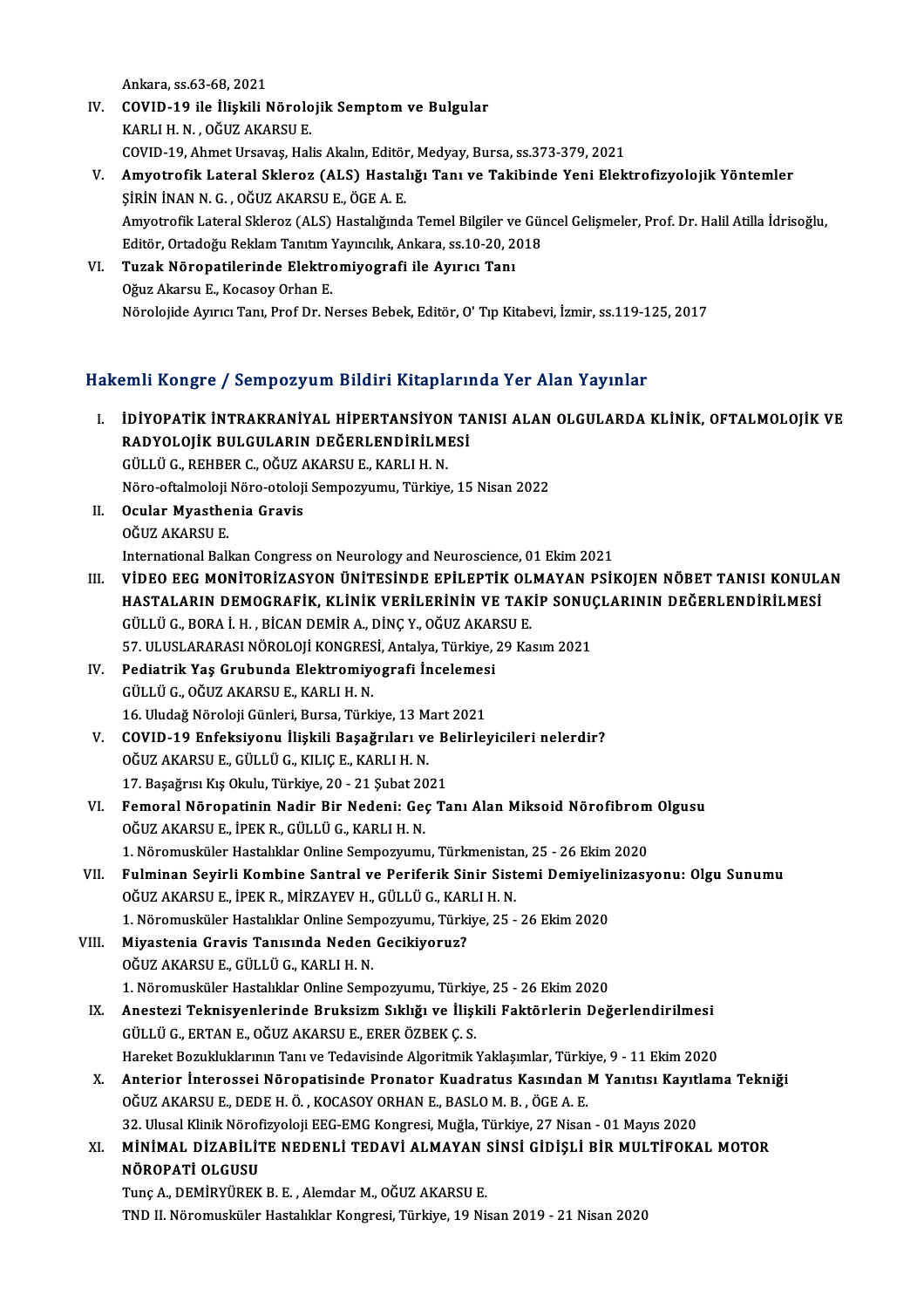| XII.   | Akılcı İlaç Kullanımı                                                                                        |
|--------|--------------------------------------------------------------------------------------------------------------|
|        | OĞUZ AKARSU E.                                                                                               |
|        | 15. Uludağ Nöroloji Günleri, Bursa, Türkiye, 12 - 15 Mart 2020                                               |
| XIII.  | Serebellar Ataksi, Nöropati ve Vestibüler Arefleksi Sendromu (CANVAS): 2 Olgu Sunumu                         |
|        | KILIÇ E., ERER ÖZBEK Ç. S., OĞUZ AKARSU E., KARLI H. N., ZARİFOĞLU M., DİNÇ Y., ŞAHBAZ E. I., KOVANCILAR M., |
|        | BAŞAK A.N.                                                                                                   |
|        | 55. Ulusal Nöroloji Kongresi, Antalya, Türkiye, 15 - 21 Kasım 2019                                           |
| XIV.   | Diyabetes Mellitus Tanılı Çocuk Olguda Stiff- Man Sendromu                                                   |
|        | GÜLLÜ G., ERER ÖZBEK Ç. S., TÜTÜNCÜ TOKER R., OĞUZ AKARSU E., OKAN M. S., ZARİFOĞLU M.                       |
|        | 55. Ulusal Nöroloji Kongresi, Antalya, Türkiye, 15 - 21 Kasım 2019                                           |
| XV.    | Sex differences of migraine: Results of a nationwide home-based study in Turkey                              |
|        | Karli N., Akarsu E., Ertas M., Zarifoglu M., Orhan E. K., Saip S., Siva A., Baykan B.                        |
|        | World Congress of Neurology (WCN), Dubai, Birleşik Arap Emirlikleri, 27 - 31 Ekim 2019, cilt.405             |
| XVI.   | The persistence versus interchangeability of migraine and tension type headaches in a five-year              |
|        | population-based validated survey                                                                            |
|        | Karli N., Akarsu E., Ertas M., Zarifoglu M., Orhan E. K., Saip S., Siva A., BAYKAL B.                        |
|        | 5th Congress of the European-Academy-of-Neurology (EAN), Oslo, Norveç, 29 Haziran - 02 Temmuz 2019, cilt.26, |
|        | ss.797                                                                                                       |
| XVII.  | An Extraordinary EEG Phenomenon Misdiagnosed as Non-convulsive Status Epilepticus: Subclinical               |
|        | Ictal Discharges Interrupted by Verbal Stimuli                                                               |
|        | OĞUZ AKARSU E, BAYKAL B.                                                                                     |
|        | 17. European Congress of Clinical Neurophysiology-ECCN 2019, Varsova, Polonya, 5 - 09 Haziran 2019           |
| XVIII. | Minimal Dizabilite Nedenli Tedavi Almayan Sinsi Gidişli Bir Multifokal Motor Nöropati Olgusu                 |
|        | TUNÇ A., DEMİRYÜREK B. E., ALEMDAR M., OĞUZ AKARSU E.                                                        |
|        | 2. Nöromusküler Hastalıklar Kongresi, İzmir, Türkiye, 19 - 21 Nisan 2019                                     |
| XIX.   | Poliomiyelit Sekelli Hastalarda Suprasegmental Elektrofizyolojik Anormallikler                               |
|        | ERBAŞ B., ŞİRİN N. G., OĞUZ AKARSU E., DEDE H. Ö., GÜLA G., KETENCİ A., ÖGE A. E.                            |
|        | 35. Ulusal Klinik Nörofizyoloji EEG-EMG Kongresi, Muğla, Türkiye, 3 - 07 Nisan 2019                          |
| XX.    | Karbon Monoksit Zehirlenmesi İle Prezente Olan Unilateral Talamik Enfarkt (EP-33)                            |
|        | OĞUZ AKARSU E., BONCUK S., ACAR T., KARABACAK M., ACAR B. A.                                                 |
|        | 54. Ulusal Nöroloji Kongresi, Antalya, Türkiye, 30 Kasım - 06 Aralık 2018                                    |
| XXI.   | Delibal Alımı Sonrası Gelişen Serebellar Enfarkt: Bir Olgu Sunumu (EP-34)                                    |
|        | OĞUZ AKARSU E., BONCUK S., ACAR T., ACAR B. A.                                                               |
|        | 54. Ulusal Nöroloji Kongresi, Antalya, Türkiye, 30 Kasım - 06 Aralık 2018                                    |
| XXII.  | Psöriazisli Bir Olguda Gelişen Otoimmun Nöropati                                                             |
|        | KOZ G., KOTAN DÜNDAR D., OĞUZ AKARSU E., SAĞ M. S. , ÖZÖZEN AYAS Z.                                          |
|        | 54. Ulusal Nöroloji Kongresi, Antalya, Türkiye, 30 Kasım - 06 Aralık 2018                                    |
| XXIII. | Persiste Eden Migrenin Belirleyicileri: Beş Yıllık Toplum Temelli Çalışmanın Sonuçları                       |
|        | OĞUZ AKARSU E., KARLI H. N., ZARİFOĞLU M., KOCASOY ORHAN E., ERTAŞ M., SAİP S., SİVA A., BAYKAL B.           |
|        | 54. Ulusal Nöroloji Kongresi, Antalya, Türkiye, 30 Kasım - 06 Aralık 2018                                    |
| XXIV.  | Psychiatric Comorbidities in Multipl Sclerosis: Experiences From a Tertiary Referral Center in               |
|        | Turkey                                                                                                       |
|        | TUNÇ A., ÖZTEN M., OĞUZ AKARSU E., KOTAN DÜNDAR D.                                                           |
|        | MS DAYS V, Girne, Kıbrıs (Kktc), 2 - 04 Kasım 2018                                                           |
| XXV    | Enjeksiyon Sonrası Gelişen Nöropatilerde Risk Faktörleri, Klinik ve Elektromiyografi bulguları:              |
|        | Laboratuvarımızın Son Bir Yıllık Deneyimi                                                                    |
|        | OĞUZ AKARSU E                                                                                                |
|        | 17. Ulusal Aile Hekimliği Kongresi, Ankara, Türkiye, 25 - 27 Ekim 2018                                       |
| XXVI.  | Disferlinopati Olgusunda Çarpık Ayak Deformitesi                                                             |
|        | KOTAN DÜNDAR D., OĞUZ AKARSU E., ALEMDAR M.                                                                  |
|        | 34. Ulusal Klinik Nörofizyoloji Kongresi, Girne, Kıbrıs (Kktc), 04 Nisan 2018 - 08 Nisan 2020                |
|        |                                                                                                              |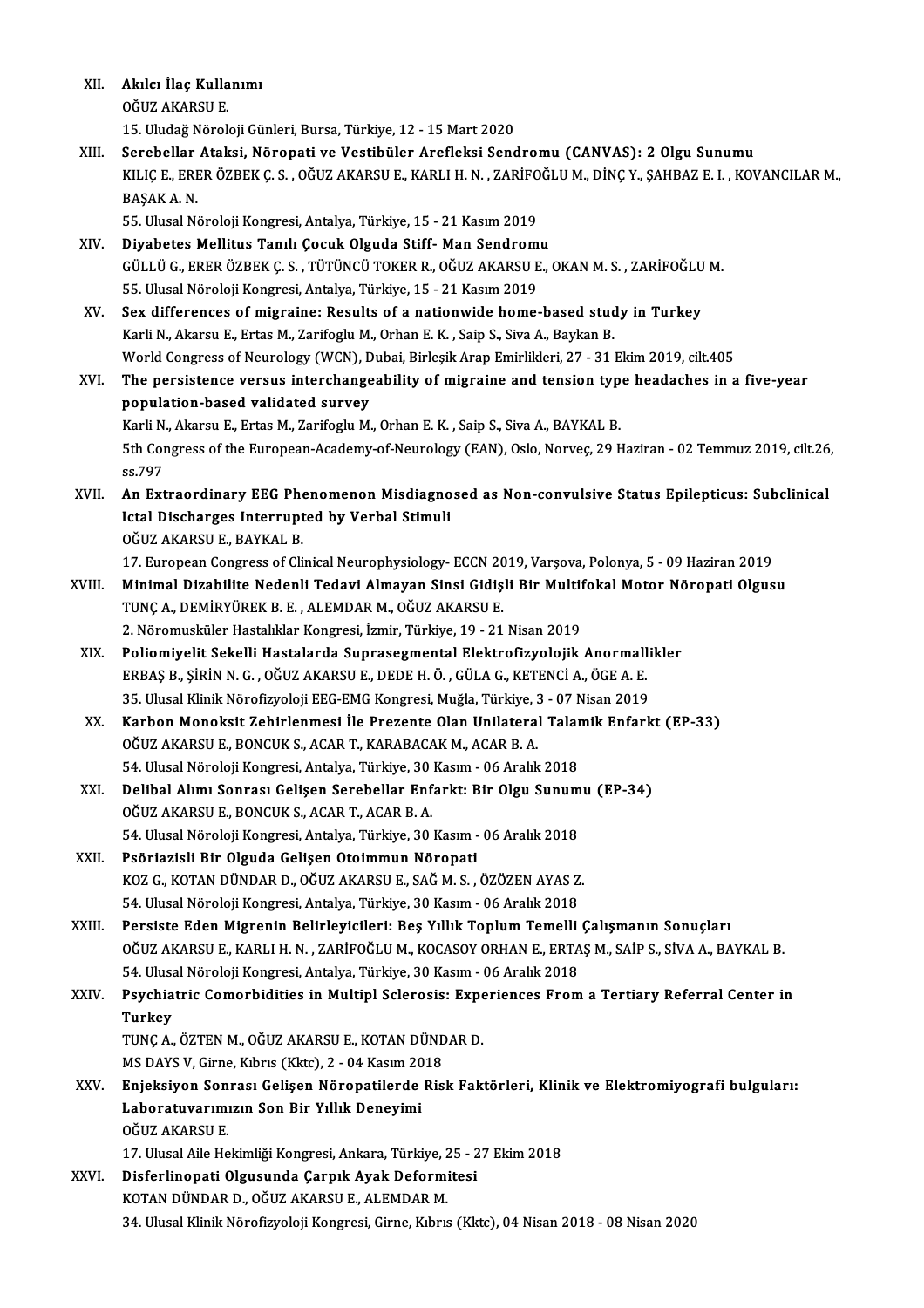| XXVII.       | A Case of Small Fiber Neuropathy: Fabry Disease                                                                                                                                  |
|--------------|----------------------------------------------------------------------------------------------------------------------------------------------------------------------------------|
|              | OĞUZ AKARSU E., ALEMDAR M., KOTAN DÜNDAR D., TUNÇ A.                                                                                                                             |
|              | 13th Meeting of the Mediterranean Society of Myology, Avanos, Türkiye, 27 - 29 Haziran 2018                                                                                      |
| XXVIII.      | Distal Myopathies: Genotype-Phenotype Relationships of Six Patients                                                                                                              |
|              | OĞUZ AKARSU E., KOTAN DÜNDAR D., TUNÇ A., ALEMDAR M.                                                                                                                             |
|              | 13th Meeting of the Mediterranean Society of Myology, Avanos, Türkiye, 27 - 29 Haziran 2018                                                                                      |
| XXIX.        | Frequency of Fabry Disease in Patients with Cryptogenic Painful Small-Fiber Neuropathy                                                                                           |
|              | TUNÇ A., OĞUZ AKARSU E.                                                                                                                                                          |
|              | 13th Meeting of the Mediterranean Society of Myology, Avanos, Türkiye, 27 - 29 Haziran 2018                                                                                      |
| XXX.         | Myopathy and Epilepsy: A Rare Phenotype in Limb-girdle Muscular Dystrophy 2L Associated with                                                                                     |
|              | ano5 Mutation                                                                                                                                                                    |
|              | OĞUZ AKARSU E., KOTAN DÜNDAR D., ALEMDAR M., TUNÇ A.                                                                                                                             |
|              | 13th Meeting of the Mediterranean Society of Myology, Avanos, Türkiye, 27 - 29 Haziran 2018                                                                                      |
| XXXI.        | CMAP scan and scanning EMG in the same muscle: Two cases with post-polio muscular atrophy                                                                                        |
|              | BASLO M. B. , ŞİRİN N. G. , OĞUZ AKARSU E., KOCASOY ORHAN E., ERBAŞ B., GÖKER İ., ARTUĞ N. T. , ÖGE A. E.                                                                        |
|              | 31th International Congress of Clinical Neurophysiology, Washington, Kiribati, 1 - 06 Mayıs 2018, cilt.129, ss 32                                                                |
| <b>XXXII</b> | Poliomyelit sekelli hastaların asemptomatik ekstremitelerinde CMAP Scan analizi ve MScanFit MUNE                                                                                 |
|              | ERBAŞ B., ŞİRİN N. G., KESİM ŞAHİN Ö., OĞUZ AKARSU E., ARTUĞ N. T., KOCASOY ORHAN E., BASLO M. B., ÖGE A. E.                                                                     |
|              | 34. Ulusal Klinik Nörofizyoloji EEG-EMG Kongresi, Girne, Kıbrıs (Kktc), 4 - 08 Nisan 2018                                                                                        |
| XXXIII.      | Automatic Analysis of CMAP Scan Data on Healthy Controls and Motor Neuron Patients                                                                                               |
|              | Artug T., Akarsu E., Sirin N. G., Erbas B., BASLO M. B., ÖGE A. E.<br>Medical Technologies National Congress (TIPTEKNO), Magusa, CYPRUS, 8 - 10 Kasım 2018                       |
| XXXIV.       | ALS ve MG İçin Ortak Klinik Bulgu: Boyun Zaafı                                                                                                                                   |
|              | KOTAN DÜNDAR D., ÖZÖZEN AYAS Z., OĞUZ AKARSU E.                                                                                                                                  |
|              | Nöromusküler Hastalıklar Kongresi, Çeşme, Türkiye, 15 - 17 Aralık 2017                                                                                                           |
| XXXV.        | Tedaviye Dirençli Epilepsi Olgularında İktal-İnteriktal SPECT ve F-18 PET Görüntüleme ile                                                                                        |
|              | Değerlendirme                                                                                                                                                                    |
|              | YILMAZ E., KARABACAK M. N., OĞUZ AKARSU E., BEBEK N., GÜRSES R. C., MUDUN A.                                                                                                     |
|              | 29. Ulusal Nükleer Tıp Kongresi, Antalya, Türkiye, 10 - 14 Mayıs 2017                                                                                                            |
| <b>XXXVI</b> | Üçlü Uyarım Tekniğinin Als Hastalarındaki Üst Motor Nöron Tutulumunun Varlığını Ve Seyrini                                                                                       |
|              | Göstermedeki Yeri                                                                                                                                                                |
|              | OĞUZ AKARSU E., ŞİRİN N. G. , DEDE H. Ö. , MEHDİKHANOVA L., KOCASOY ORHAN E., BASLO M. B. , İDRİSOĞLU H. A.                                                                      |
|              | , ÖGE A. E.                                                                                                                                                                      |
|              | 33. Ulusal Klinik Nörofizyoloji EEG-EMG Kongresi, Antalya, Türkiye, 12 - 16 Nisan 2017                                                                                           |
| XXXVII.      | Amyotrofik Lateral Skleroz hastalarında transkranyal manyetik stimulasyon ile kortikal eksitabilite                                                                              |
|              | değişiklerinin değerlendirilmesi                                                                                                                                                 |
|              | OĞUZ AKARSU E., ŞİRİN N. G. , DEDE H. Ö. , MEHDİKHANOVA L., KOCASOY ORHAN E., BASLO M. B. , İDRİSOĞLU H. A.                                                                      |
|              | , ÖGE A.E.                                                                                                                                                                       |
|              | 33. Ulusal Klinik Nörofizyoloji EEG-EMG Kongresi, Antalya, Türkiye, 12 - 16 Nisan 2017                                                                                           |
| XXXVIII.     | Obstetrik brakial pleksus paralizilerine elektrofizyolojik bakış                                                                                                                 |
|              | MEHDİKHANOVA L., OĞUZ AKARSU E., ŞİRİN N. G., ÖGE A. E., BASLO M. B., KOCASOY ORHAN E.<br>33. Ulusal Klinik Nörofizyoloji EEG-EMG Kongresi, Antalya, Türkiye, 12 - 16 Nisan 2017 |
| <b>XXXIX</b> | Lipoid Proteinoz Hastalarında Epilepsinin Karakteristik Özellikleri ve Uzun Dönem Prognoz ve ECM1                                                                                |
|              | Geni Mutasyonu ile İlişkisinin Araştırılması                                                                                                                                     |
|              | OĞUZ AKARSU E., DİNÇSOY BİR F., BAYKAL C., TAŞDEMİR V., KARA B., BEBEK N., GÜRSES R. C. , UYGUNER Z. O. ,                                                                        |
|              | <b>BAYKAL B</b>                                                                                                                                                                  |
|              | 33. Ulusal Klinik Nörofizyoloji EEG-EMG Kongresi, Antalya, Türkiye, 12 - 16 Nisan 2017                                                                                           |
| XL.          | Amiyotrofik Lateral Skleroz Hastalarında Transkranial Manyetik Stimulasyon ile Kortikal Eksitabilite                                                                             |
|              | Değişikliklerinin Değerlendirilmesi                                                                                                                                              |
|              | OĞUZ AKARSU E., ŞİRİN İNAN N. G., DEDE H. Ö., MEHDİKHANOVA L., KOCASOY ORHAN E., BASLO M. B.,                                                                                    |
|              | IDRISOĞLU H. A., ÖGE A. E.                                                                                                                                                       |
|              |                                                                                                                                                                                  |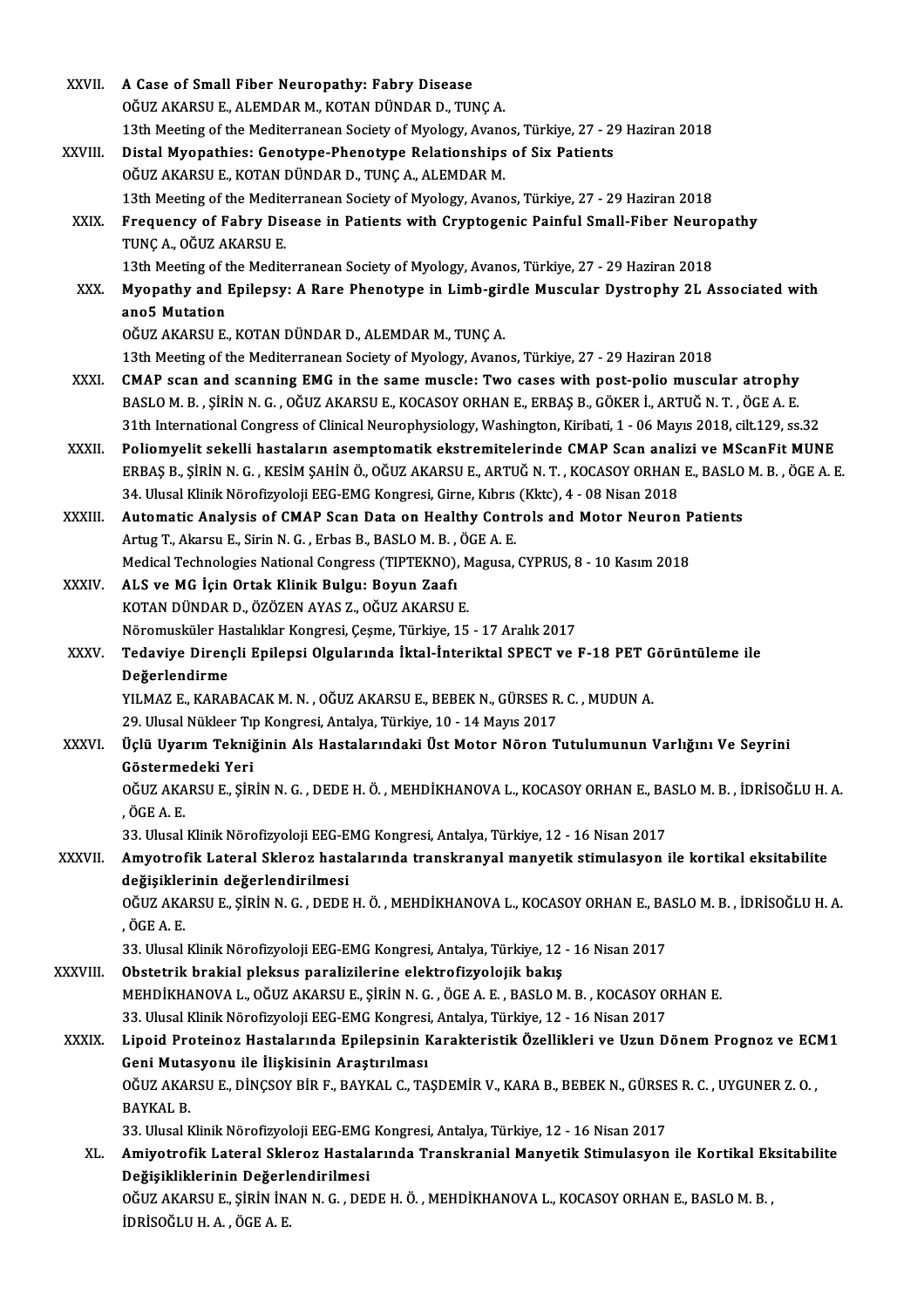33. Ulusal Klinik Nörofizyoloji EEG-EMG Kongresi, Antalya, Türkiye, 12 - 15 Nisan 2017<br>Okülemeter Yakınmaları Olan Hastaların Berisküler Kaslarının Tek lif EMG v

|             | 33. Ulusal Klinik Nörofizyoloji EEG-EMG Kongresi, Antalya, Türkiye, 12 - 15 Nisan 2017                                                                            |
|-------------|-------------------------------------------------------------------------------------------------------------------------------------------------------------------|
| XLI.        | Okülomotor Yakınmaları Olan Hastaların Perioküler Kaslarının Tek-lif EMG ve Videookülografi ile                                                                   |
|             | Değerlendirilmesi                                                                                                                                                 |
|             | CERRAHOĞLU ŞİRİN T., KARAASLAN Z., ARKALI B., CANDAN F., PEKDİK ŞİRİNOCAK P., AKINCI T., OĞUZ AKARSU E.,                                                          |
|             | MEHDİKHANOVA L., BASLO M. B., ÖGE A. E., et al.                                                                                                                   |
|             | 33. Ulusal Klinik Nörofizyoloji EEG-EMG Kongresi, Antalya, Türkiye, 12 - 16 Nisan 2017                                                                            |
| XLII.       | Antiepileptik Tedaviye Dirençli İki Yanlı Temporal Lob Nöbetlerinin Nadir Bir Nedeni: Urbach-                                                                     |
|             | Wiethe Hastalığı                                                                                                                                                  |
|             | OĞUZ AKARSU E., TAŞDEMİR V., BAYKAL B.                                                                                                                            |
|             | 7. Bakırköy Nöropsikiyatri Günleri, İstanbul, Türkiye, 7 - 08 Ocak 2017                                                                                           |
| XLIII.      | Epilepsi Polikliniğinden Takipli Arteriovenöz Malformasyonlu Hastalarda Klinik Özellikler ve Prognoz                                                              |
|             | OĞUZ AKARSU E., BEBEK N., MEHDİKHANOVA L., DEDE H. Ö. , GÜRSES R. C. , BAYKAL B., GÖKYİĞİT A. Z.                                                                  |
|             | 10. Ulusal Epilepsi Kongresi, İzmir, Türkiye, 12 - 15 Mayıs 2016                                                                                                  |
| XLIV.       | Epilepsi Hastalarında Prodrom Değerlendirmesi                                                                                                                     |
|             | AKÇAY H. İ., OĞUZ AKARSU E., DEDE H. Ö., BEBEK N., GÜRSES R. C., BAYKAL B., GÖKYİĞİT A. Z.                                                                        |
|             | 10. Ulusal Epilepsi Kongresi, İzmir, Türkiye, 12 Mayıs 2016 - 15 Mayıs 2020                                                                                       |
| XLV.        | Serebral Kavernomlu Hastalarda Epilepsi Nöbetleri ve Cerrahi Tedavinin Yeri<br>MEHDİKHANOVA L., BEBEK N., OĞUZ AKARSU E., GÜRSES R. C., BAYKAL B., GÖKYİĞİT A. Z. |
|             | 10. Ulusal Epilepsi Kongresi, İzmir, Türkiye, 12 - 15 Mayıs 2016                                                                                                  |
|             | Palmar Proper Digital Sinir Incelenmesi                                                                                                                           |
| XLVI.       | DEDE H. Ö., OĞUZ AKARSU E., KOCASOY ORHAN E., BASLO M. B., ÖGE A. E.                                                                                              |
|             | 32. Ulusal Klinik Nörofizyoloji EEG-EMG Kongresi, Muğla, Türkiye, 27 Nisan - 01 Mayıs 2016                                                                        |
| XLVII.      | Juvenil Miyoklonik Epilepside Status Epileptikus'un Sıklığı ve Belirleyicileri Nelerdir?                                                                          |
|             | OĞUZ AKARSU E., AYDIN ÖZEMİR Z., BEBEK N., GÜRSES R. C. , GÖKYİĞİT A. Z. , BAYKAL B.                                                                              |
|             | 32. Ulusal Klinik Nörofizyoloji EEG-EMG Kongresi, Muğla, Türkiye, 27 Nisan - 01 Mayıs 2016                                                                        |
| XLVIII.     | İnflamatuar Barsak Hastalığında Polinöropatinin Saptanmasında Mediyal Plantar Sinir İleti                                                                         |
|             | Çalışmasının Önemi Nedir?                                                                                                                                         |
|             | SÜRMELİ R., OĞUZ AKARSU E., NİĞDELİOĞLU A., ÖZDİL K., YALÇIN A. D.                                                                                                |
|             | 32. Ulusal Klinik Nörofizyoloji EEG-EMG Kongresi, Muğla, Türkiye, 27 Nisan - 01 Mayıs 2016                                                                        |
| <b>XLIX</b> | Non-alkolik Karaciğer Siroz hastalığı ile Periferik Nöropati İlişkisi                                                                                             |
|             | SÜRMELİ R., OĞUZ AKARSU E., NİĞDELİOĞLU A., ÖZDİL K., YALÇIN A. D.                                                                                                |
|             | 32. Ulusal Klinik Nörofizyoloji EEG-EMG Kongresi, Muğla, Türkiye, 27 Nisan - 01 Mayıs 2016                                                                        |
| L.          | Çocukluk Çağında Periferik Fasiyal Felç: EMG laboratuvar Gözlemleri                                                                                               |
|             | MEHDİKHANOVA L., OĞUZ AKARSU E., ŞİRİN İNAN N. G. , BAYSAL KIRAÇ L., DEDE H. Ö. , KOCASOY ORHAN E.,                                                               |
|             | BASLOM B, ÖGEA E                                                                                                                                                  |
|             | VII. Çocuk ve Ergen Nörolojisi Bahar Sempozyumu, İstanbul, Türkiye, 2 - 03 Ekim 2015                                                                              |
| LI.         | Çocukluk Çağı Akut İnflamatuar Polinöropati Sendromları: Elektrofizyolojik Bulgular                                                                               |
|             | OĞUZ AKARSU E., MEHDİKHANOVA L., ŞİRİN İNAN N. G. , BAYSAL KIRAÇ L., DEDE H. Ö. , KOCASOY ORHAN E.,                                                               |
|             | BASLOM B, ÖGEA E                                                                                                                                                  |
|             | VII. Çocuk ve Ergen Nörolojisi Bahar Sempozyumu, İstanbul, Türkiye, 2 - 03 Ekim 2015                                                                              |
| LII.        | <b>JUVENILE MYOCLONIC EPILEPSY AND DEPRESSION</b>                                                                                                                 |
|             | Yalcin D., Polisci D., Akarsu E., Surmeli R.                                                                                                                      |
|             | 31st International Epilepsy Congress, İstanbul, Türkiye, 5 - 09 Eylül 2015, cilt 56, ss.159                                                                       |
| LIII.       | İdiyopatik Fotosensitif Temporal Lob Epilepsisi                                                                                                                   |
|             | YALÇIN A.D., OĞUZ AKARSU E.                                                                                                                                       |
|             | 9. Ulusal Epilepsi Kongresi, Fethiye, Türkiye, 15 - 19 Mayıs 2014                                                                                                 |
| LIV.        | Sexual dysfunction and psychiatric comorbidities in patients with Parkinson's disease                                                                             |
|             | Ozer F., Atmaca B., Aydemir T., Erol C., Benli E., Akarsu E., Ozben S., Atagun I.                                                                                 |
|             | 18th International Congress of Parkinson's Disease and Movement Disorders, Stockholm, İsveç, 8 - 12 Haziran                                                       |
|             | 2014, cilt 29                                                                                                                                                     |
| LV.         | Distal Kas Tutulumu ile Seyreden Hoffmann Sendromu                                                                                                                |